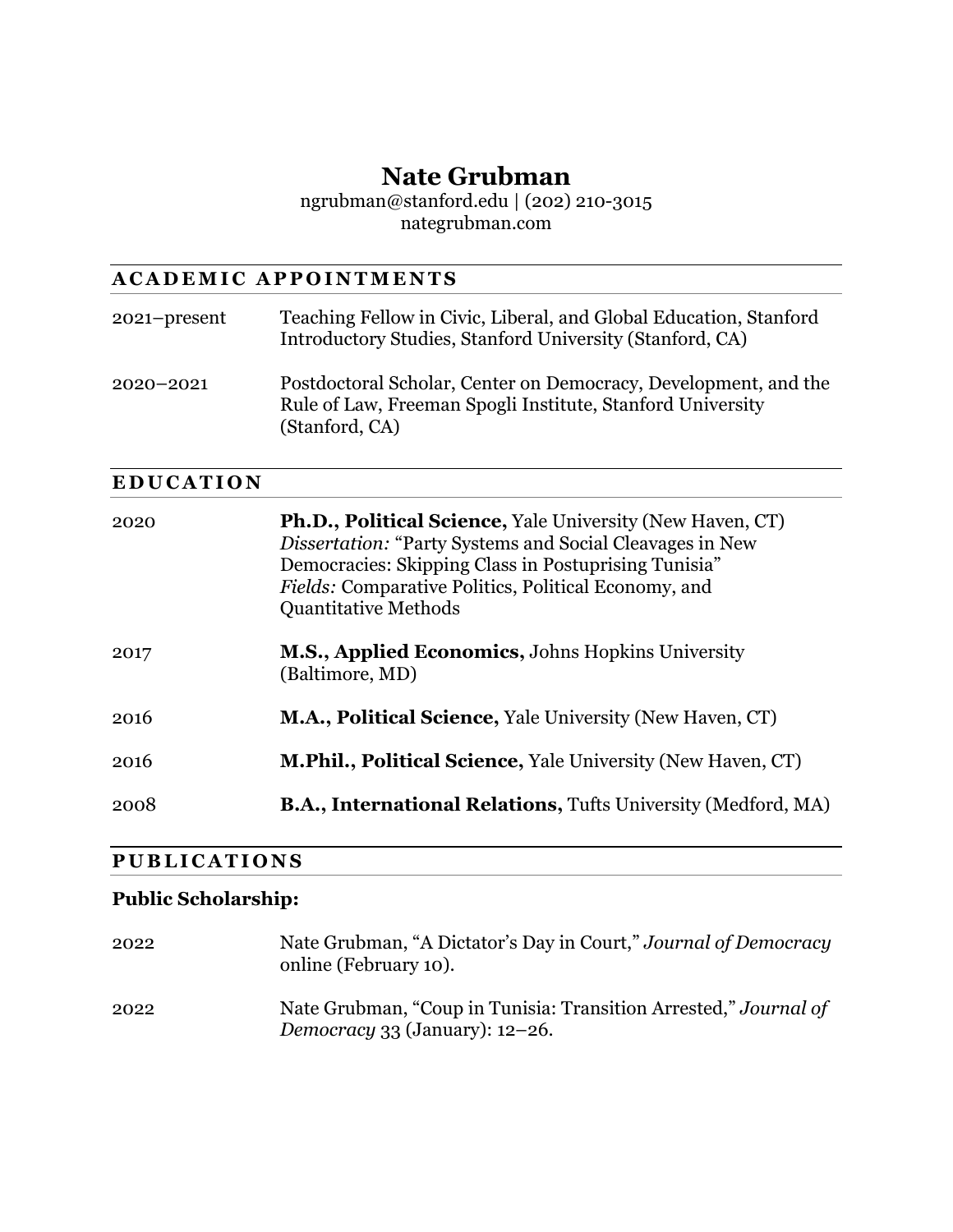| 2021 | Nate Grubman, "Electoral Democracy and Its Discontents," APSA<br>MENA Politics Newsletter 4 (Fall): 48–52.                                       |
|------|--------------------------------------------------------------------------------------------------------------------------------------------------|
| 2021 | Nate Grubman, "Do Tunisians Still Want Democracy?" Washington<br>Post Monkey Cage (September 1).                                                 |
| 2021 | Nate Grubman and Aytuğ Şaşmaz, "The Collapse of Tunisia's Party<br>System and the Rise of Kais Saied," Middle East Report Online<br>(August 17). |
| 2019 | Nate Grubman, "Ideological Scaling in a Post-Islamist Age," APSA<br>MENA Politics Newsletter 2 (Fall): 41-45.                                    |

#### **Book Chapters:**

| 2014 | Larry Diamond, Marc F. Plattner, and Nate Grubman,             |
|------|----------------------------------------------------------------|
|      | "Introduction," in Diamond and Plattner, eds., Democratization |
|      | and Authoritarianism in the Arab World (Baltimore: Johns       |
|      | Hopkins University Press).                                     |

#### **Book Reviews:**

2022 *Managing Transition: The First Post-Uprising Phase in Tunisia and Libya* by Sabina Henneberg, *Political Science Quarterly* (Summer).

#### **RESEARCH I N PR OGRESS**

#### **Book Manuscript:**

*Skipping Class: Tunisia's Party System After the Revolution*

#### **Working Papers:**

"Corruption Dynamics in International Trade: Evidence on Bribery and Tax Evasion from Tunisian Customs Transactions" (with Samuel Leone and Jaweher Mbarek)

"Defectors and Dissidents: The Authoritarian Roots of Stability in New Democracies"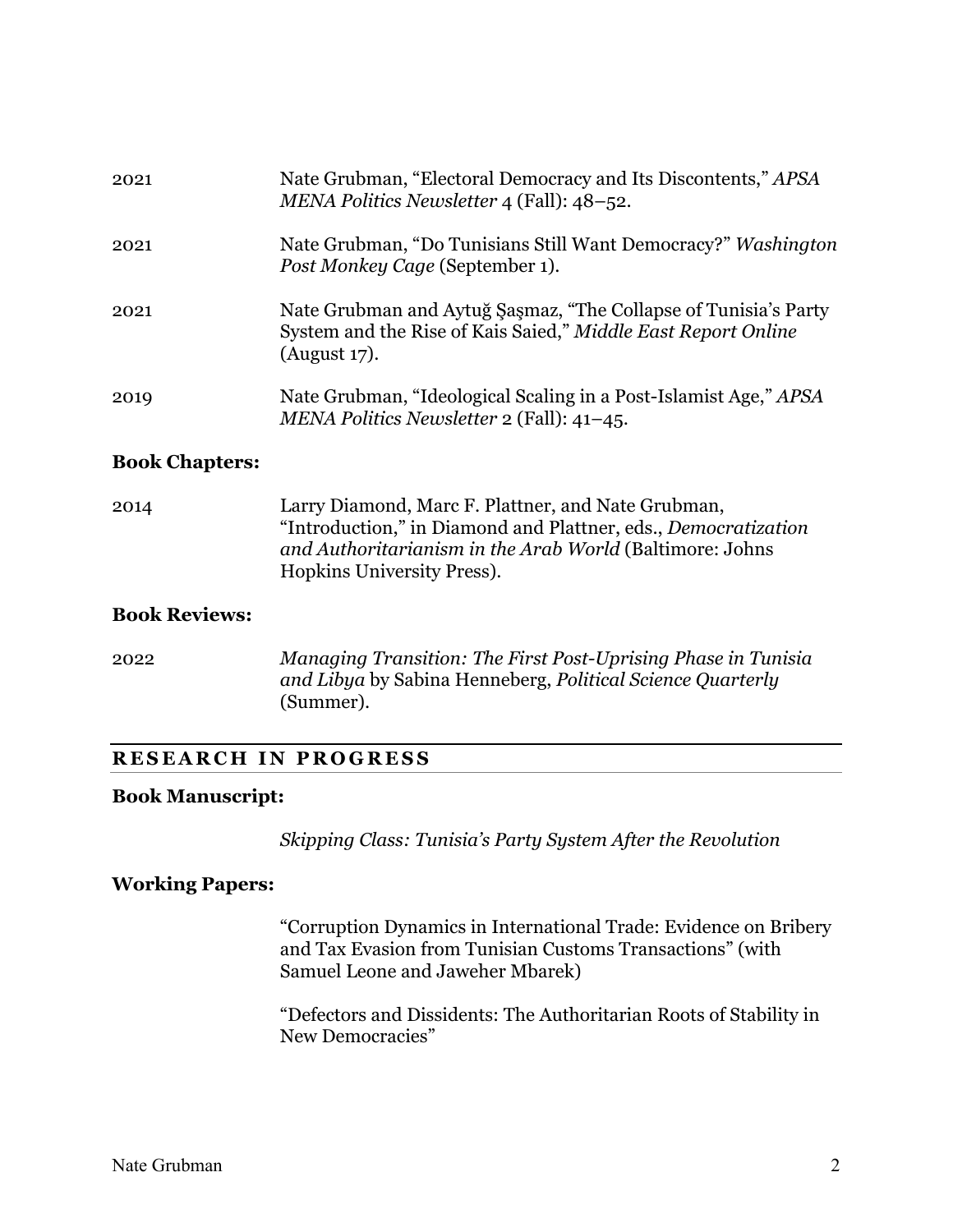"Disenchanted with Democracy?" (with Milan Svolik)

# **G RANTS A ND FELLOWSHIPS**

| 2019 | George Walter Leitner Program in International and Comparative<br><b>Political Economy Grant</b><br>Yale University, \$4,000 |
|------|------------------------------------------------------------------------------------------------------------------------------|
| 2019 | Institute for Humane Studies Fellowship<br>George Mason University, \$3,000                                                  |
| 2019 | Project on Middle East Political Science TRE Grant<br>George Washington University, \$3,000                                  |
| 2018 | MacMillan Center International Dissertation Fellowship<br>Yale University, \$15,450                                          |
| 2016 | <b>MacMillan Center Pre-Dissertation Grant</b><br>Yale University, \$5,000                                                   |
| 2015 | Critical Language Scholarship—Arabic, Meknes, Morocco<br>U.S. State Department                                               |
| 2015 | Foreign Language and Area Studies Fellowship (declined)<br>Yale University, \$3,950                                          |

### **AWARDS AND HONORS**

| $2021 - 2022$ | <b>COLLEGE Fellow of the Year</b>                                                                                         |
|---------------|---------------------------------------------------------------------------------------------------------------------------|
| 2014-2020     | Alma Fuhrman Corlett Gainfort Fellowship                                                                                  |
| 2008          | Peter Belfer Award, Tufts University, awarded for most outstanding<br>piece of undergraduate writing in political science |
| 2007-08       | Captain Charles C. Hersey Scholarship                                                                                     |
| 2004-05       | Keith Lundstrom Memorial Scholarship                                                                                      |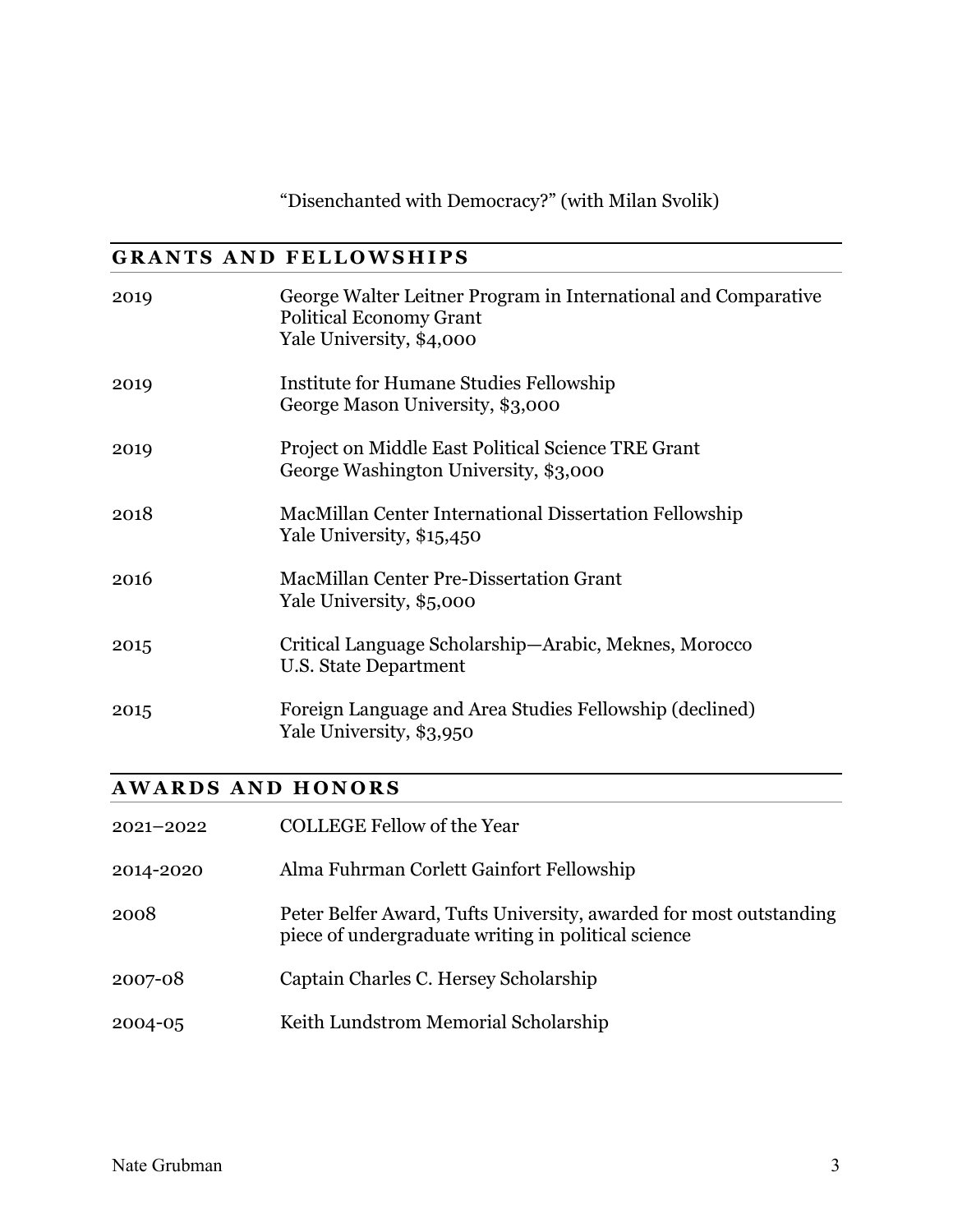#### **C O NFERENCE ACTIVITY**

#### **Book Conferences:**

2021 *Skipping Class: Tunisia's Party System After the Revolution* Project on Middle East Political Science Junior Scholars Book Workshop, New Haven, CT, November 12–13

#### **Panels Organized:**

2019 "Navigating Transition: Responses to Tunisia's Changing Political Landscape," Middle East Studies Association Annual Meeting, New Orleans, LA, November 14–17

#### **Papers Presented:**

| 2021 | "The Party System in Tunisia's Marginalized Regions," Middle East<br>Studies Association Annual Meeting, Virtual, November 29–<br>December 3                         |
|------|----------------------------------------------------------------------------------------------------------------------------------------------------------------------|
| 2021 | "The Dynamics of Bribery: Evidence from Tunisian Customs<br>Transactions," American Political Science Association Annual<br>Meeting, Virtual, September 30–October 3 |
| 2021 | "Perceptions of Deterioration and Support for Anti-System<br>Politicians in Tunisia," Midwest Political Science Association<br>Annual Meeting, Virtual, April 14-18  |
| 2021 | "Perceptions of Deterioration and Support for Anti-System<br>Politicians in Tunisia," Western Political Science Association<br>Annual Meeting, Virtual, April 1–3    |
| 2020 | "Perceptions of Deterioration and Support for Anti-System<br>Politicians in Tunisia," Middle East Studies Association Annual<br>Meeting, Virtual, October $5-17$     |
| 2019 | "What's the Difference? Party Platforms in Postuprising Tunisia,"<br>Middle East Studies Association Annual Meeting, New Orleans, LA,<br>November $14-17$            |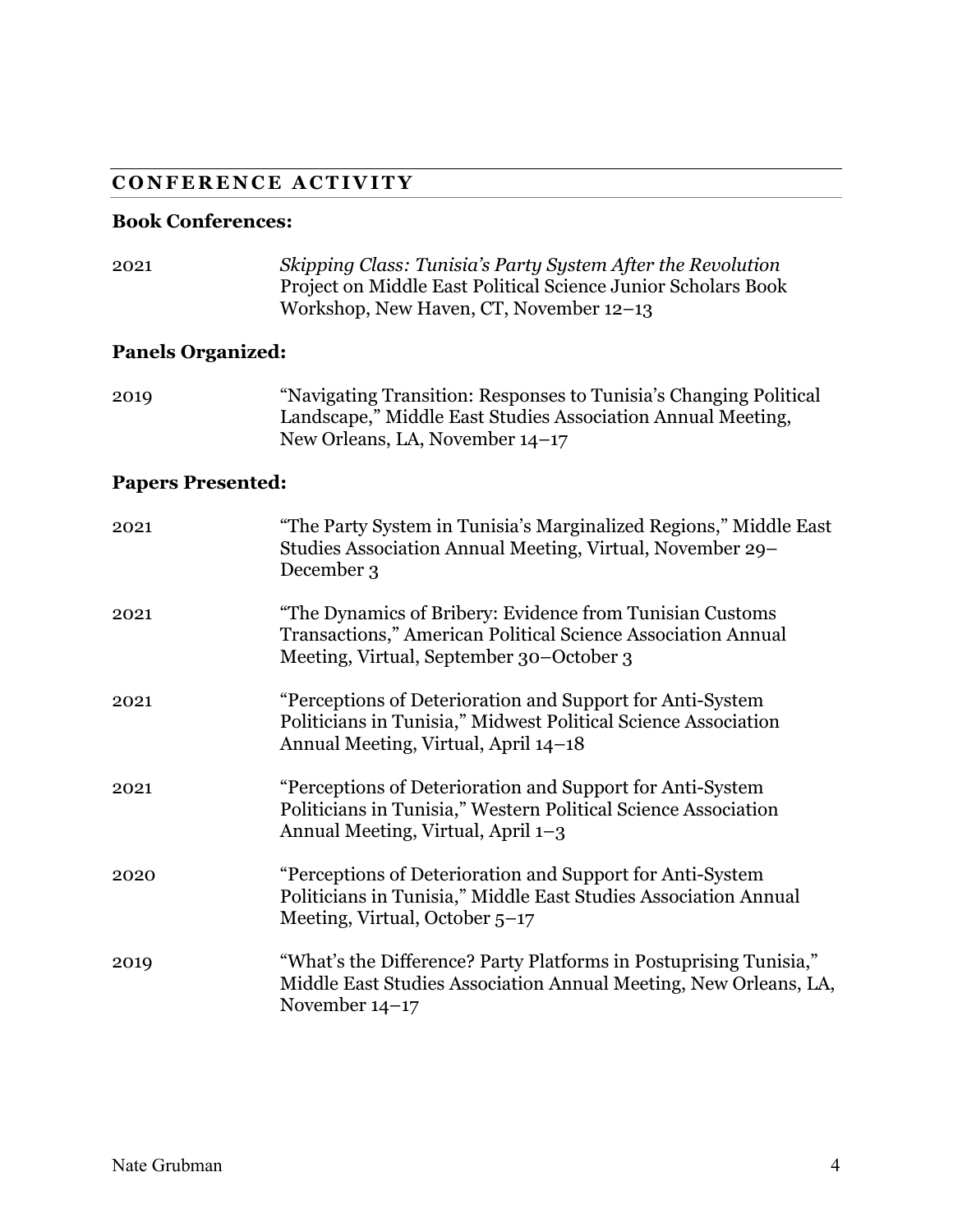| 2019                | "Skipping Class: Party Systems and Social Cleavages in New<br>Democracies," Institute for Humane Studies Graduate Research<br>Seminar, Washington, DC, November 1–3           |
|---------------------|-------------------------------------------------------------------------------------------------------------------------------------------------------------------------------|
| 2019                | "Party System Cleavages in New Democracies: Skipping Class in<br>Tunisia," Midwest Political Science Association Annual Meeting,<br>Chicago, IL, April $4-7$                  |
| 2017                | "Class and Party Formation in New Democracies: The Case of<br>Tunisia," American Institute for Maghrib Studies Dissertation<br>Workshop, Boston, MA, September 29-30          |
| 2017                | "Transitions from Cooptation: Tunisia's Labor Federation and the<br>End of Ben Ali," Institute for Qualitative and Multi-Method<br>Research, Syracuse, NY, June 19-30         |
| 2017                | "Defectors versus Dissidents: The Authoritarian Roots of Loyal<br>Opposition," Midwest Political Science Association Annual Meeting,<br>Chicago, IL, April 6–9                |
| Discussant:         |                                                                                                                                                                               |
| 2022                | "Using Games and Simulations in the Classroom," Midwest Political<br>Science Association Annual Meeting, Virtual, April 6–10                                                  |
| 2016                | "New Approaches to Ethnography," American Political Science<br>Association Annual Meeting, Philadelphia, PA, September 1–4                                                    |
| <b>PUBLIC TALKS</b> |                                                                                                                                                                               |
| 2020                | "Nostalgia and Populisms in Contemporary Tunisia," Stanford<br>University Center on Democracy, Development, and the Rule of<br>Law Research Seminar, Stanford, CA, October 22 |

2019 "Skipping Class: Party Systems in New Democracies," Yale University MacMillan Comparative Politics Workshop, New Haven, CT, October 1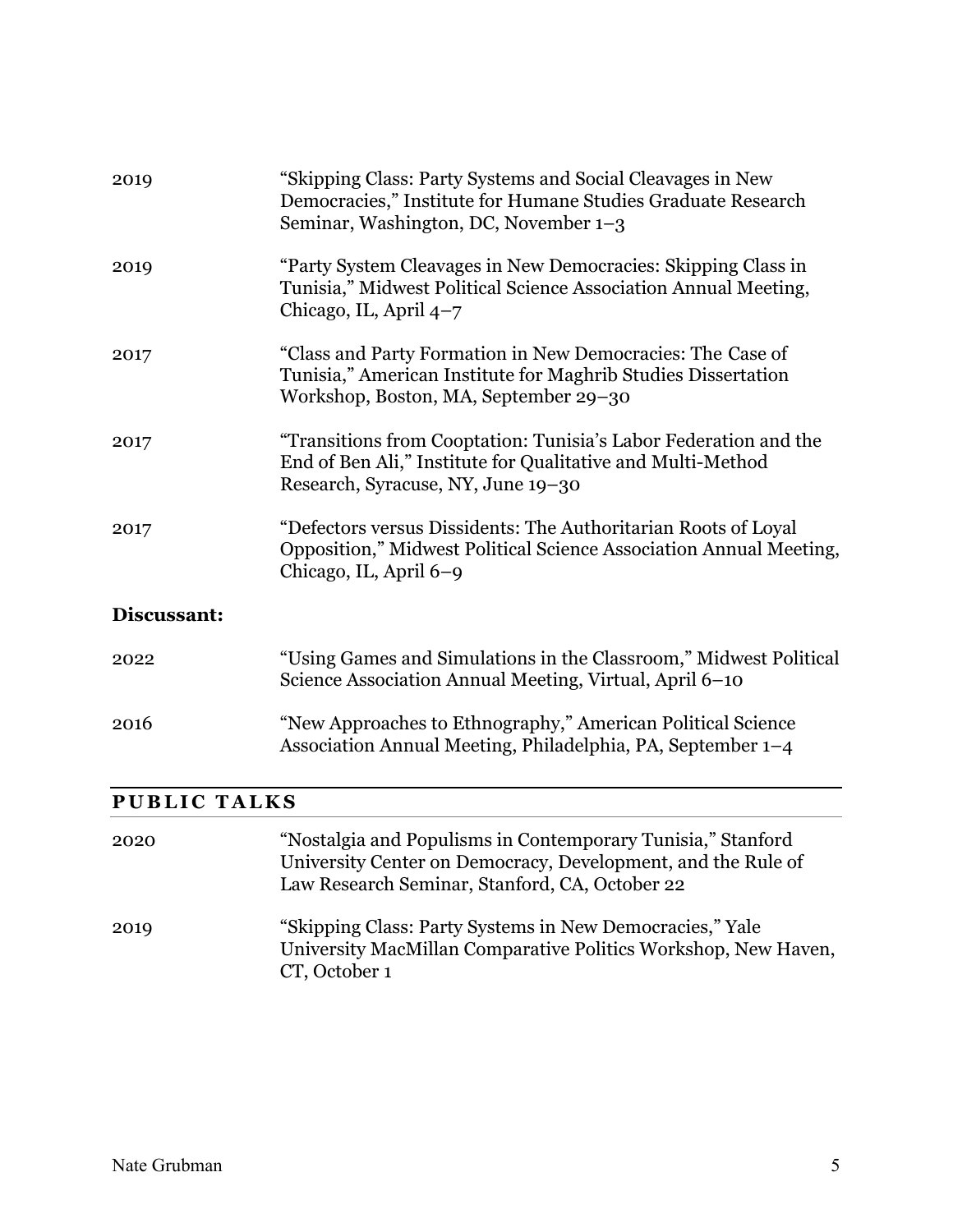#### **COLLEGE TEACHING EXPER IENCE**

#### **Instructor:**

Citizenship, Stanford Introductory Studies, Stanford University (Winter 2022)

Introduction to Macroeconomics**,** Business Department, Gateway Community College (Fall 2017, with Lorraine Li)

The Politics of Development, Stanford Introductory Studies, Stanford University (Spring 2022)

The Spirit of Democracy, Stanford Introductory Studies, Stanford University (Fall 2021)

#### **Teaching Assistant:**

Comparative Politics: States, Regimes, and Conflict, Political Science Department, Yale University (Fall 2016)

Introduction to International Relations, Political Science Department, Yale University (Spring 2017)

#### **Other:**

Senior Essay Advisor, Program on Ethics, Politics & Economics, Yale University (Fall 2019, Spring 2020)

Grader, Strategic Models of Politics, Political Science Department, Yale University (Fall 2018)

#### **OTHER ACADEMIC S ERVICE**

#### **Referee**

2021 *Economic Development and Cultural Change*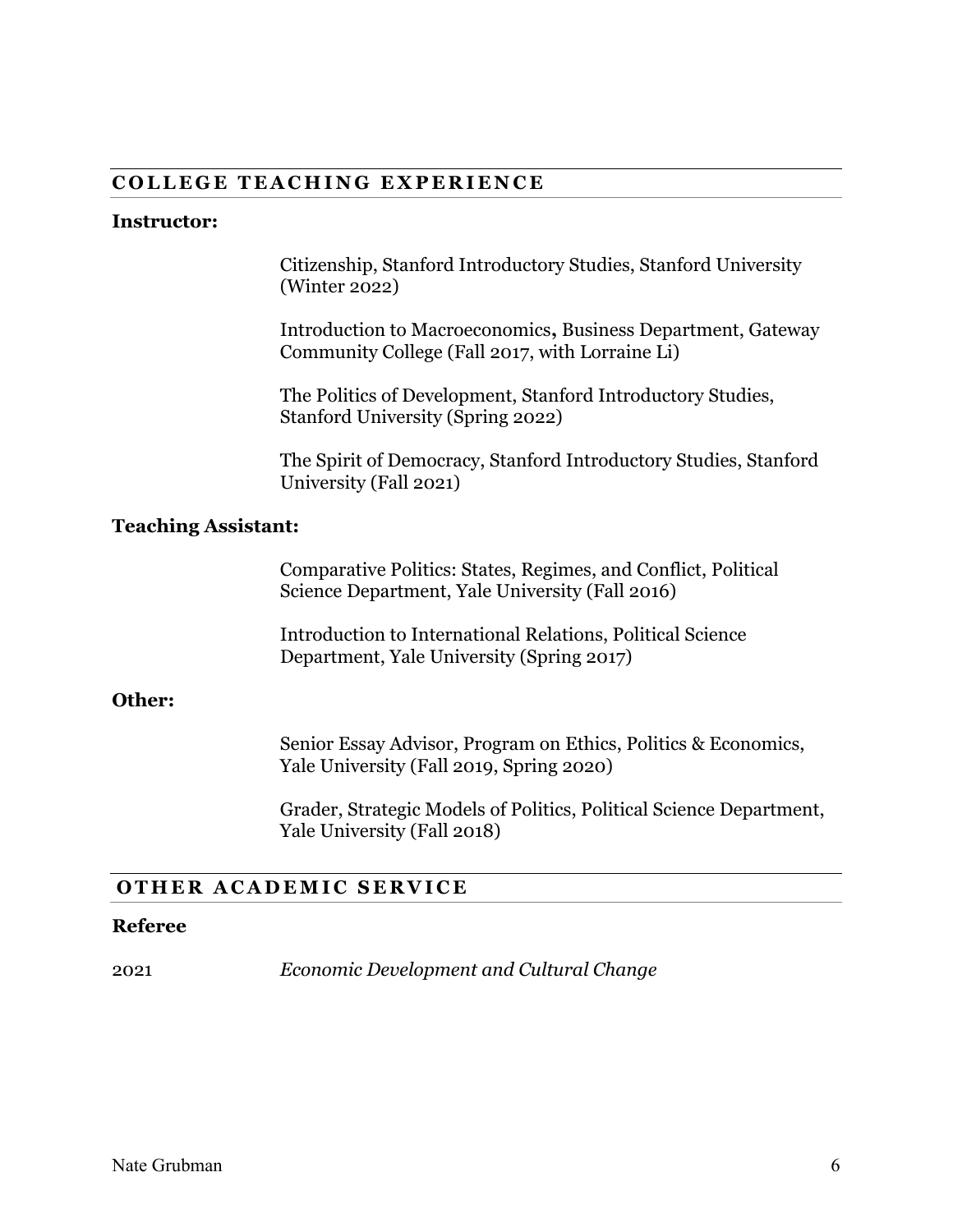### **Panel participant**

| 2021                  | "How to Survive Graduate School," Midwest Political Science<br>Association Annual Meeting, virtual, April 14–18  |
|-----------------------|------------------------------------------------------------------------------------------------------------------|
| 2021                  | "How to Finish Your Dissertation," Midwest Political Science<br>Association Annual Meeting, virtual, April 14–18 |
| 2018                  | "Community College Teaching Workshop," Yale Center for<br>Teaching and Learning, April 23                        |
| <b>Country expert</b> |                                                                                                                  |
| $2020 - 21$           | Tunisia, Varieties of Democracy Institute, Political Science                                                     |

Department, University of Gothenburg (Sweden)

# **Writing partner**

| $2015 - 2016$ | Yale College Writing Center, Yale University, 3 semesters |  |  |
|---------------|-----------------------------------------------------------|--|--|
|               |                                                           |  |  |

# **EXTR A TRAINING**

#### **Research Methods:**

| 2017             | Institute for Qualitative and Multi-Method Research (IQMR)<br><b>Summer Institute</b>                   |
|------------------|---------------------------------------------------------------------------------------------------------|
| <b>Teaching:</b> |                                                                                                         |
| 2018             | Yale Certificate of College Teaching Preparation                                                        |
| Language:        |                                                                                                         |
| 2018-19          | Yale MacMillan Center Directed Independent Language Study<br>Fellowship in Tunisian Arabic, 3 semesters |
| 2016             | Yale French for Reading summer course and certificate                                                   |
| 2015             | Yale MacMillan Center Directed Independent Language Study<br>Fellowship in Egyptian Arabic, 1 semester  |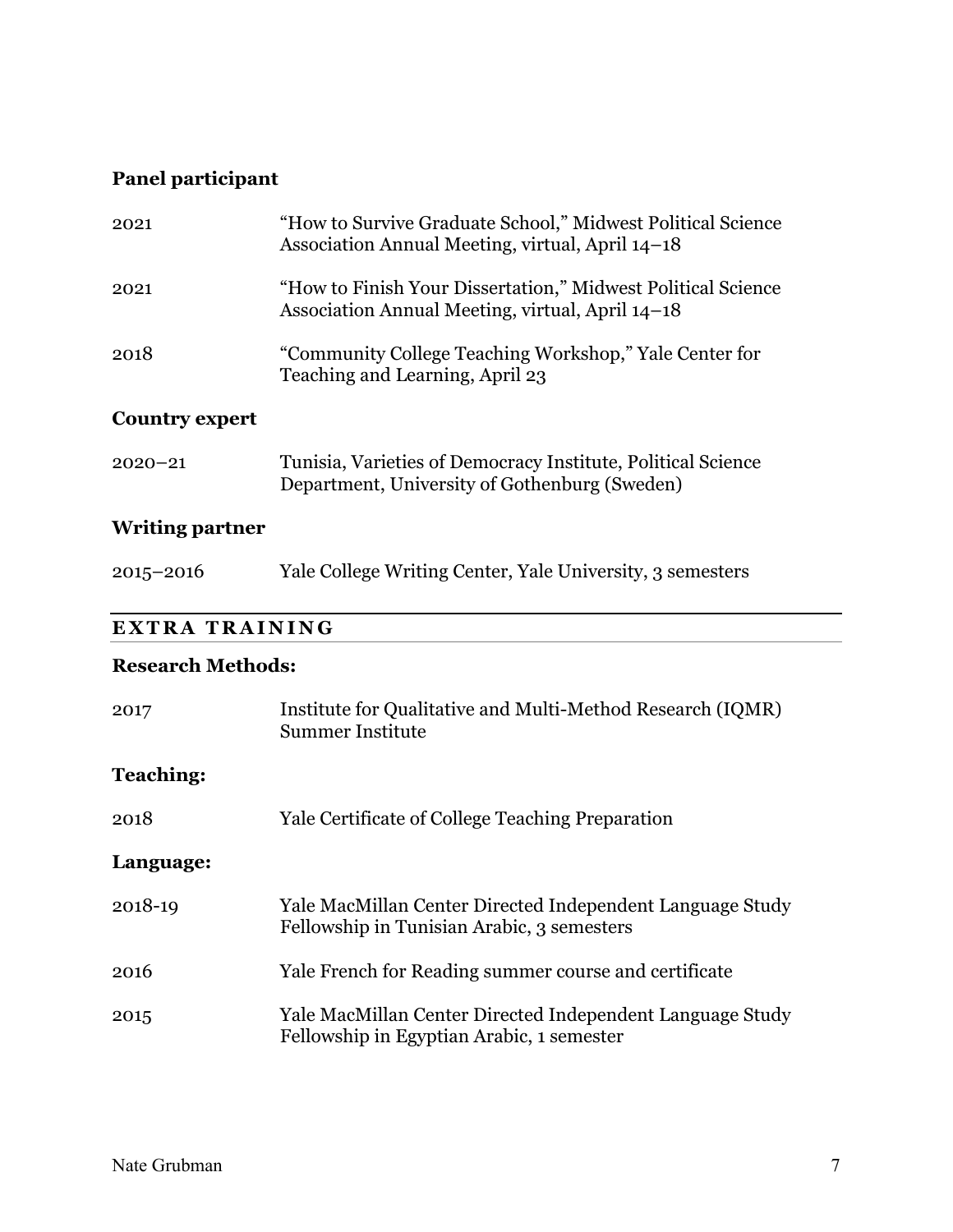| Arab American Language Institute in Morocco, Meknes, Morocco,<br>June-August |
|------------------------------------------------------------------------------|
| Moroccan Center for Arabic Studies, Rabat, Morocco, July                     |
| International Language Institute, Cairo, Egypt, June                         |
| American University – Cairo, Egypt, Jan–June                                 |
|                                                                              |

# **O THER RELEVANT EXPERIENCE**

| 2019        | <b>Short-Term International Election Observer</b><br>International Republican Institute-National Democratic Institute<br><b>International Election Observation Mission (Tunisia)</b> |
|-------------|--------------------------------------------------------------------------------------------------------------------------------------------------------------------------------------|
| $2012 - 14$ | Assistant Editor, Journal of Democracy<br>National Endowment for Democracy (Washington, DC)                                                                                          |
| $2011 - 12$ | Program Assistant, Middle East and North Africa<br>Center for International Private Enterprise (Washington, DC)                                                                      |
| 2011        | Project Assistant, Middle East and North Africa<br>National Democratic Institute for International Affairs<br>(Washington, DC)                                                       |
| $2008 - 10$ | AP US History and 5 <sup>th</sup> -8 <sup>th</sup> Grade Humanities Teacher<br>The International Schools of Choueifat (Cairo, Egypt)                                                 |

### **LANGUAGE SKILLS**

| Arabic (MSA)    | Proficient, Advanced-Mid ACTFL Oral Proficiency, Aug 2016 |
|-----------------|-----------------------------------------------------------|
| Tunisian Arabic | Proficient, Advanced-Mid ACTFL Oral Proficiency, Sep 2018 |
| Egyptian Arabic | Proficient but rusty                                      |
|                 | Moroccan Arabic Intermediate and rusty                    |
| French          | Proficient in reading only                                |